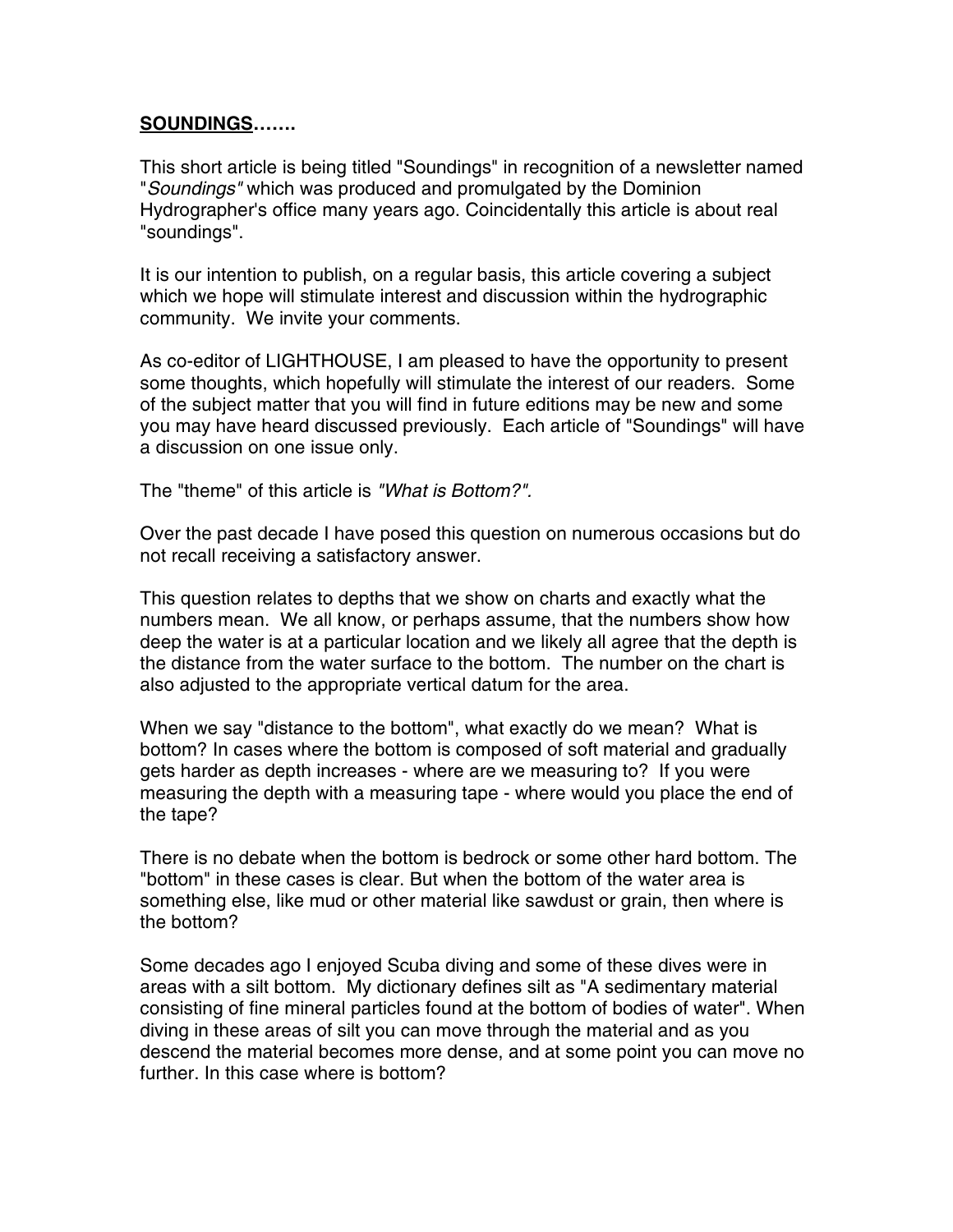Like divers, ships can also move through silt or sawdust covered bottoms but I suspect the ship operators would like to know. I'm sure that most of us have seen ships leave a mud or other coloured wake. In these cases they are quite likely moving through the silty, muddy or sawdust covered "bottom". We have heard of areas where tugs are used to dredge channels for small craft. They are obviously and literally moving the bottom. The question of "What is Bottom" becomes even more relevant.

Most hydrographers, at least those in Canada, know that over the years echo sounders have evolved and the frequency of the sound waves they emit varies considerably.

Many soundings of Canadian waters shown on charts have been collected with sounders having a frequency of 30 Khz and many have been collected with frequencies of 200 Khz. Other soundings were taken with frequencies in between the above two numbers and some at a lower or higher frequency. They are all considered valid depths - the distance from the water surface to the "bottom".

We all are aware that where the bottom is "soft" or silty, the sound waves generated by different frequencies will be reflected by a different "bottom". The high frequency will likely show the bottom as the top of the silt. The lower frequency will likely show no signs of the silt but will show a bottom that is reflected from some denser material. In many cases two bottoms will be shown. In either case, I'm not sure we know how dense the bottom is when a particular sound wave is reflected.

Hydrographers have been aware of this for many years and have even devised solutions to the problem where the depth of the high frequency sounder did not agree with the leadline. In silty waters, it is safe to assume the leadline penetrates the silt and stops at some unknown level of dense material. To resolve this concern, plates were built on the end of the leadline so it would not penetrate as far into the silt. Presumably this resulted in better agreement with the sounder depth. But we still did not know just how dense that material was or if a ship could move through it.

How does the shipping community want the bottom to be shown on charts in cases where the bottom is soft? I suspect, for a variety of valid reasons, they would like to know how deep the silt is? Can we tell them? No, I don't think we can, even in those cases where we have a sounder record with a double bottom. We don't know the hardness of either returned sound wave.

Does the era of digital or multibeam sounding systems resolve this concern? No it does not - but it may make the problem less obvious because only one bottom is recorded. However, we still don't know which bottom!